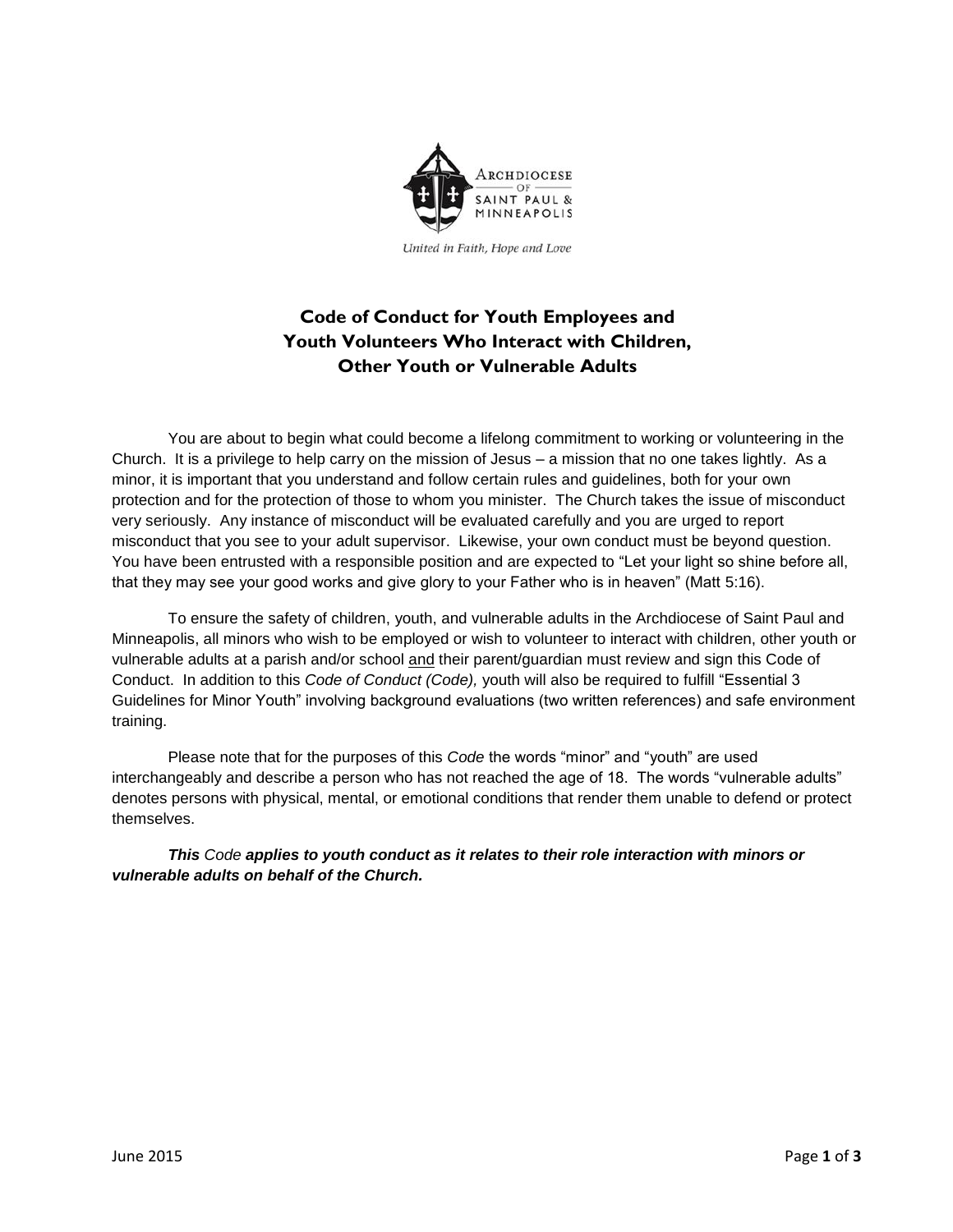While working as a youth employee or volunteer, **I will**:

- $\triangleright$  Protect and guide children and other youth (minors) and vulnerable adults entrusted to my care at all times.
- $\triangleright$  Treat everyone with patience, courtesy, respect, and dignity.
- $\triangleright$  Be positive, supportive, and caring in my speech and interactions with minors and vulnerable adults.
- $\triangleright$  Use positive words and encouragement to change behavior and encourage others to do likewise.
- $\triangleright$  Maintain appropriate physical and emotional boundaries with minors and vulnerable adults. Examples of permissible physical contact include:

| $\triangleright$ Brief side hugs or an arm around the | $\triangleright$ Brief pat on the shoulder/upper back.     |
|-------------------------------------------------------|------------------------------------------------------------|
| shoulder.                                             |                                                            |
| >Hand-shakes or "high fives"                          | $\triangleright$ Holding hands during prayer.              |
| >Holding hands while walking with young               | $\triangleright$ Brief touching of hand, head, shoulder or |
| children or those unsteady.                           | arm.                                                       |

- $\triangleright$  Always be in the presence of an adult when interacting with minors or vulnerable adult. This means that an adult should be nearby to see and hear what I am doing and help me if I need assistance.
- $\triangleright$  Promptly report to my supervisor any inappropriate or bullying behavior.
- $\triangleright$  Promptly report suspected abuse to my supervisor or if it involves my supervisor, report the incident to the next person in a supervisory role, such as a principal or pastor.
- $\triangleright$  Cooperate fully in any investigation of abuse.
- $\triangleright$  Observe confidentiality when describing my work experiences to protect the identity of those whom I serve.
- $\triangleright$  Dress appropriately, consistent with my role and assigned activities, including not wearing any clothing with offensive or profane messages or pictures.

While working as a youth volunteer or employee, **I will not**:

- $\triangleright$  Use or possess tobacco products.
- $\triangleright$  Use, possess, or be under the influence of alcohol or illegal drugs at any time.
- $\triangleright$  Be under the influence of prescribed drugs that impair judgment.
- $\triangleright$  Use or allow profanity in the presence of minors or vulnerable adults.
- $\triangleright$  Verbally or physically abuse or threaten anyone.
- $\triangleright$  Tolerate inappropriate or bullying behavior.
- $\triangleright$  Provide or allow sexually explicit, violent, disrespectful, or otherwise inappropriate communication, music, recordings, films, games, websites, computer software, mobile device application, or other content to be used.
- $\triangleright$  Touch a minor or vulnerable adult in an overly affectionate or inappropriate manner.
- $\triangleright$  Privately communicate (electronically or through any other communication form) with an unrelated minor more than two years younger than myself or an unrelated vulnerable adult whom I serve when not working or volunteering.
- $\triangleright$  Accept gifts from or give gifts to minors or vulnerable adults without approval from my supervisor.